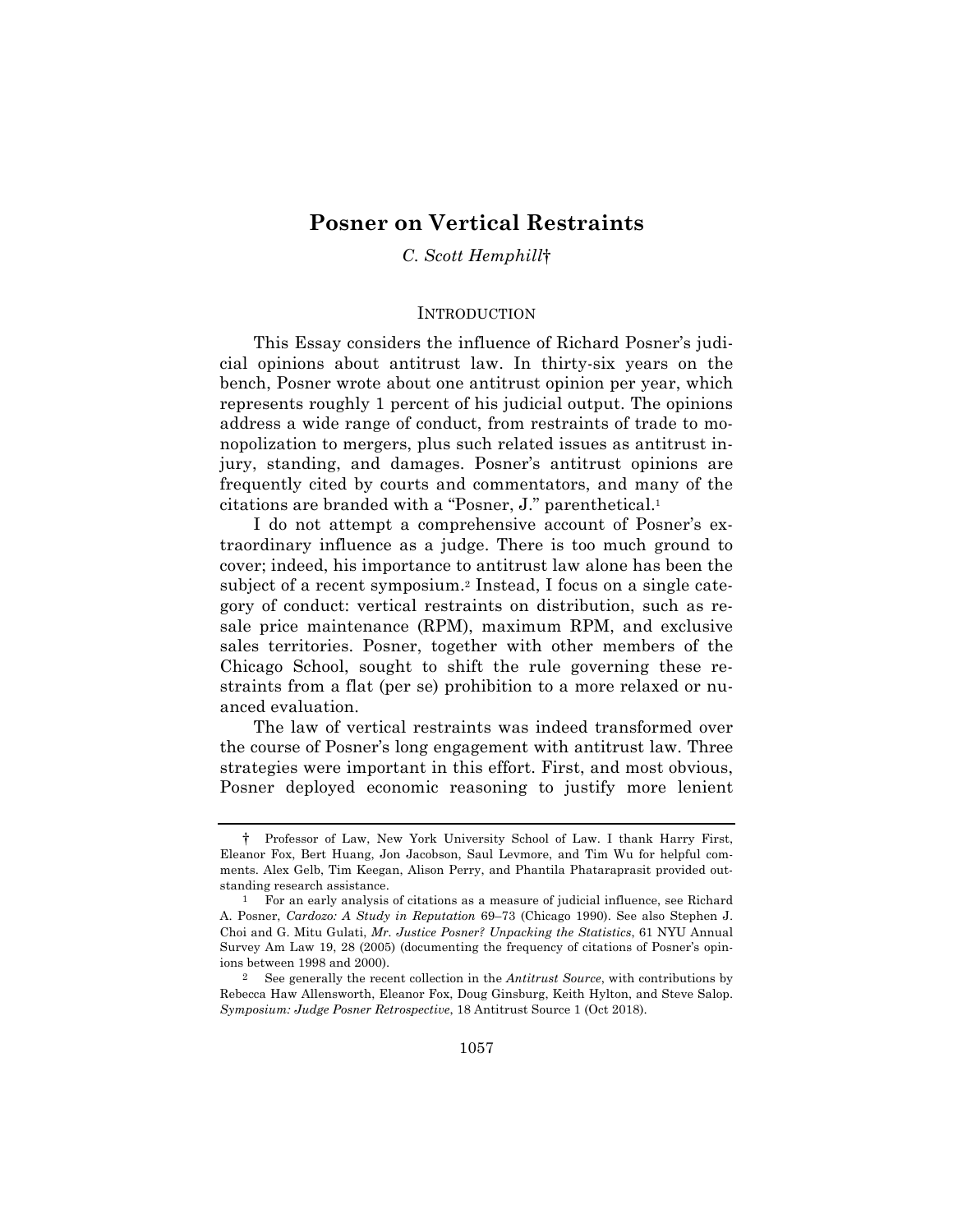treatment. Once that began to work, and some but not all restraints were subject to lenient treatment, a second strategy kicked in: to criticize the inconsistencies and press for their harmonization.

Third, Posner opened up an indirect line of attack by shifting attention from the question of antitrust liability to the question of *antitrust injury*—whether a plaintiff has suffered an injury of the type the antitrust laws were intended to prevent. Even if a plaintiff shows an antitrust violation, there might be no antitrust injury because the plaintiff's claimed harm is economically incoherent or results from more competition, rather than less. Antitrust injury provided the means to sidestep and undermine Supreme Court precedent that Posner disagreed with but could not ignore.

Posner's influence as a judge is impossible to isolate from his impact as a leading antitrust scholar, in part because his opinions often have drawn on arguments that he first made as an academic. In vertical restraints, the interaction of judicial and academic influence is particularly pronounced. Accordingly, I also discuss Posner's academic work as it fueled and intersected with his judicial output.

This Essay proceeds in four parts. Part I describes Posner's successful academic critique of per se liability, which emphasized the benign effects of various vertical restraints and pressed for consistent treatment among them. Part II explains how Posner, in one of his first antitrust cases as a judge, adapted this critique to the evaluation of maximum RPM. Here, Posner's conclusion that maximum RPM plaintiffs suffered no antitrust injury not only offered a new avenue to criticize per se liability on economic grounds but also set up a new source of inconsistency, this time between the narrow scope of recovery and broad scope of liability. Part III considers the use of antitrust injury and analogous doctrines as a weapon to undermine other broad impositions of liability in antitrust law and beyond.

Part IV turns to horizontal restraints, a second area of antitrust law in which one might have expected Posner's distinctive scholarship to leave a strong imprint on his work as a judge. Here, however, Posner did little to convert his academic ideas about horizontal restraints into law and ultimately became their fiercest judicial critic. In one of his last antitrust opinions, Posner shaped Seventh Circuit doctrine to expressly reject one of his signature academic positions. The contrast to vertical restraints,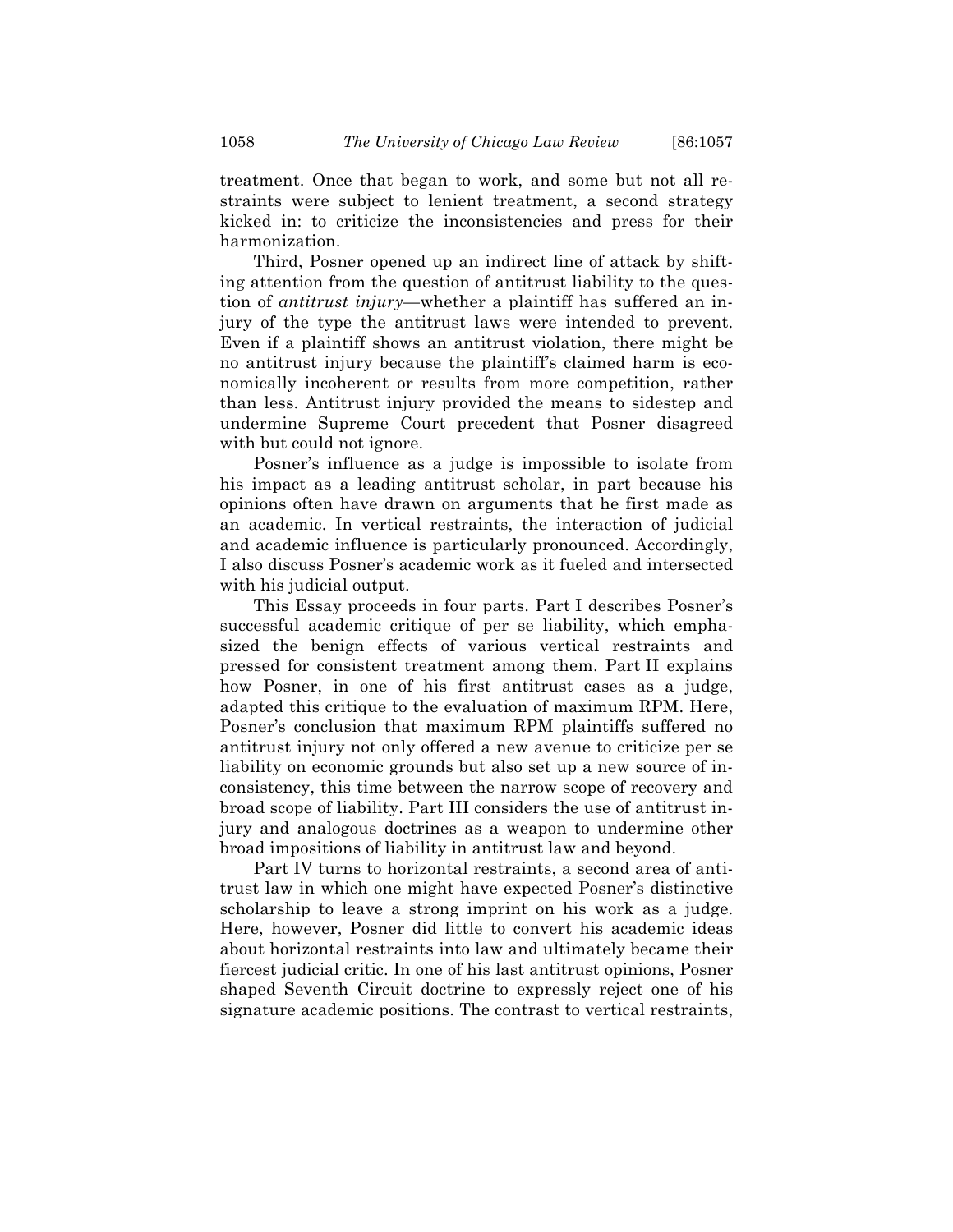an area in which Posner pressed hard to incorporate his academic views into antitrust law, is stark.

#### I. THE ACADEMIC CRITIQUE OF PER SE LIABILITY

Vertical intrabrand restraints place restrictions on how a dealer sells the manufacturer's product and at what price. For example, RPM requires a retailer to sell a product at or above a minimum price set by the manufacturer. Maximum RPM is the flip side of minimum RPM. It places a ceiling rather than a floor on the retailer's price. Nonprice restraints, such as exclusive sales territories, have broadly similar effects to RPM.

In 1969, when Posner joined the Chicago faculty, all three types of restraint—RPM, maximum RPM, and nonprice restraints—were unlawful per se.3 The Supreme Court subsequently shifted the law from per se illegality to the more lenient rule of reason in a series of cases decided over a period of thirty years.4 The rule of reason requires a plaintiff to demonstrate anticompetitive effects and invites an analysis of procompetitive justifications and market power. This sea change is widely attributed to a sustained critique of per se liability by Chicago School thinkers, supported by the judicial opinions of Chicago School judges.<sup>5</sup>

Posner's influence on vertical restraint law arose first as an academic member of the Chicago School, whose other prominent members included future judges Robert Bork and Frank Easterbrook. Posner's initial critique of vertical restraints doctrine was published in 1975 and incorporated in a book published the following year.6 A major target was the Court's opinion in *United* 

<sup>3</sup> See *Dr. Miles Medical Co v John D. Park & Sons Co*, 220 US 373, 409 (1911) (RPM); *Albrecht v Herald Co*, 390 US 145, 152–53 (1968) (maximum RPM); *United States v Arnold, Schwinn & Co*, 388 US 365, 382 (1967) (nonprice restraints).

<sup>4</sup> See *Continental T.V., Inc v GTE Sylvania Inc*, 433 US 36, 58 (1977) (overruling *Schwinn*); *State Oil Co v Khan*, 522 US 3, 7 (1997) (overruling *Albrecht*); *Leegin Creative Leather Products, Inc v PSKS, Inc*, 551 US 877, 907 (2007) (overruling *Dr. Miles*).

<sup>5</sup> See generally Daniel A. Crane, Book Review, *Chicago, Post-Chicago, and Neo-Chicago*, 76 U Chi L Rev 1911 (2009) (assessing the influence of the Chicago School on antitrust doctrine).

<sup>6</sup> See generally Richard A. Posner, *Antitrust Policy and the Supreme Court: An Analysis of the Restricted Distribution, Horizontal Merger and Potential Competition Decisions*, 75 Colum L Rev 282 (1975). See also Richard A. Posner, *Antitrust Law: An Economic Perspective* 147–66 (Chicago 1976). *Antitrust Law* was Posner's third book, following *Economic Analysis of Law* (Little, Brown 1973) and *Antitrust: Cases, Economic Notes, and Other Materials* (West 1974).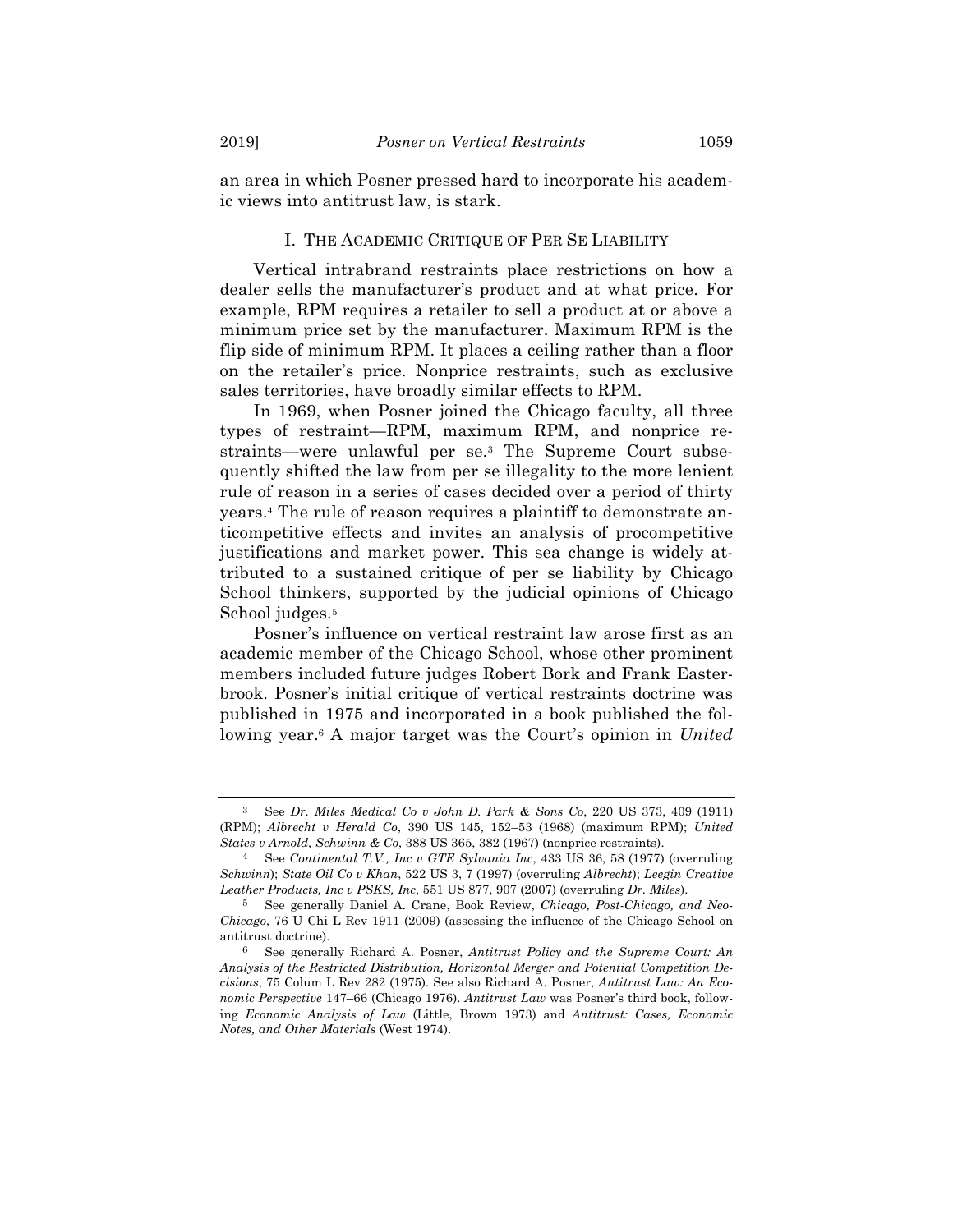*States v Arnold, Schwinn, & Co*,<sup>7</sup> which had imposed per se liability for nonprice restraints.8 Posner was unusually well positioned to criticize *Schwinn*, having briefed and argued (and won) the case as a young lawyer in the Solicitor General's office. The critique thus represented, as he candidly wrote, a "180-degree turn."9

Posner argued that, as an economic matter, nonprice restraints generally lack any anticompetitive effect and often enhance interbrand competition between manufacturers. This approach was, of course, a version of the first strategy discussed above. For example, an exclusive sales territory may promote competition by solving a free rider problem among retailers in the provision of point-of-sale services valued by consumers.10 Meanwhile, a particular restraint might be harmless from the standpoint of intrabrand competition given the manufacturer's strong desire to promote retailer competition and thereby minimize retailer margins.11 Posner advocated lenient treatment for RPM along the same lines.<sup>12</sup>

Posner's scholarship soon caught the attention of the Supreme Court. In 1977, the Court overruled *Schwinn*, holding in *Continental T.V., Inc v GTE Sylvania Inc*<sup>13</sup> that nonprice restraints are subject to the rule of reason.14 The Court's opinion cited Posner extensively (alongside other academics), noting his account of the manufacturer's free rider problem15 and its interest in preserving intrabrand competition.16 Beyond the specific analysis of nonprice restraints, the Court's opinion was notable

<sup>7</sup> 388 US 365 (1967).

<sup>8</sup> Id at 382.

<sup>9</sup> Richard A. Posner, *The Rule of Reason and the Economic Approach: Reflections on the* Sylvania *Decision*, 45 U Chi L Rev 1, 2 (1977) (describing the position taken in Posner, 75 Colum L Rev at 282 (cited in note 6)).

<sup>10</sup> Posner, 75 Colum L Rev at 283–84 (cited in note 6), citing Lester G. Telser, *Why Should Manufacturers Want Fair Trade?*, 3 J L & Econ 86 (1960). Posner argued that this benefit is particularly important to manufacturers that are trying to enter the market or expand. Posner, 75 Colum L Rev at 293 (cited in note 6).

<sup>11</sup> Posner, 75 Colum L Rev at 283, 287–88 (cited in note 6).

<sup>12</sup> As discussed in Part II, the effects of maximum RPM are different.

<sup>13</sup> 433 US 36 (1977).

<sup>14</sup> Id at 58.

<sup>15</sup> See id at 55; Posner, 75 Colum L Rev at 285 (cited in note 6).

<sup>16</sup> See *Sylvania*, 433 US at 56 n 24 (manufacturer's interest in minimizing retailer margins), citing Posner, 75 Colum L Rev at 283 (cited in note 6); *Sylvania*, 433 US at 56 (manufacturer's interest in intrabrand competition), citing Posner, 75 Colum L Rev at 283, 287–88 (cited in note 6). Posner's comments about entry and expansion were picked up by a concurring opinion. See *Sylvania*, 433 US at 65 & n 7 (White concurring in the judgment), citing Posner, 75 Colum L Rev at 293 (cited in note 6).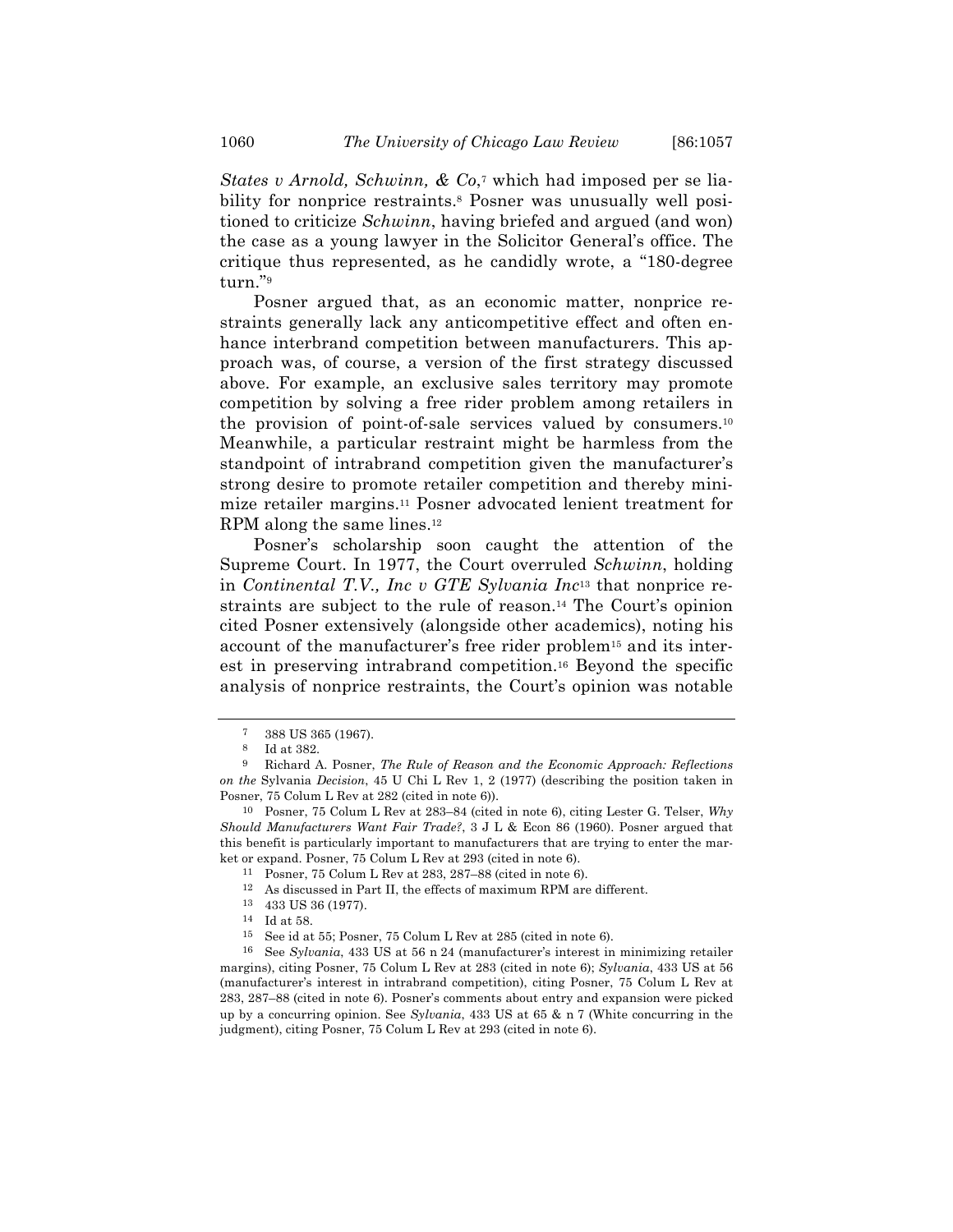for its emphasis on economic analysis.17 This emphasis was amplified by the Court's repeated citation of Posner and other economically minded scholars and its acknowledgment of heavy academic criticism of the *Schwinn* rule.18

Posner's academic work also identified inconsistencies and pressed for their harmonization, a version of the second strategy. Nonprice restraints and RPM have similar economic effects. Among other similarities, both can support interbrand competition. Posner's pre-*Sylvania* paper had argued that nonprice restraints and RPM therefore should be treated similarly—that is, leniently—given their similar economic effects.19 Justice Byron White, writing separately in *Sylvania* and anticipating the slippery slope, acknowledged the force of this point as a reason to resist an economic approach to vertical restraints.20 In a second paper published a few months after *Sylvania*, Posner emphasized the inconsistency that *Sylvania* had opened up between nonprice restraints (rule of reason) and RPM (per se illegal).<sup>21</sup> He pointed to the *Sylvania* Court's emphasis on free riding and interbrand competition as a reason to get rid of per se liability for RPM and maximum RPM, describing the latter as an "endangered" precedent.22

Posner spotted a further discrepancy arising from *Sylvania*, between nonprice restraints and maximum RPM. Maximum RPM is useful as a way to rein in exploitation of market power by a dealer, including market power arising from the grant of exclusive sales territories. On the one hand, *Sylvania* permitted some exclusive sales territories under the rule of reason. Yet the Supreme Court's decision in *Albrecht v Herald Co*<sup>23</sup> flatly prohibited the use of maximum RPM, despite its usefulness in conjunction with those sales territories. Posner exploited the resulting tension, pointing to the facts of *Albrecht* itself:

<sup>17</sup> See *Sylvania*, 433 US at 53 n 21 ("Competitive economies have social and political as well as economic advantages, . . . but an antitrust policy divorced from market considerations would lack any objective benchmarks.").

<sup>18</sup> See id at 47–48 & n 13, citing generally Posner, 75 Colum L Rev 282 (cited in note 6), among others.

<sup>19</sup> Posner, 75 Colum L Rev at 298 (cited in note 6) (advocating consistently lenient treatment for both types of restraint). Posner further argued that restraints achieved through agency rather than sales contracts should be treated the same. Id.

<sup>20</sup> *Sylvania*, 433 US at 70 (White concurring in the judgment), citing Posner, 75 Colum L Rev at 298 (cited in note 6).

<sup>21</sup> Posner, 45 U Chi L Rev at 7–9 (cited in note 9).

<sup>22</sup> Id at 10.

<sup>23</sup> 390 US 145 (1968).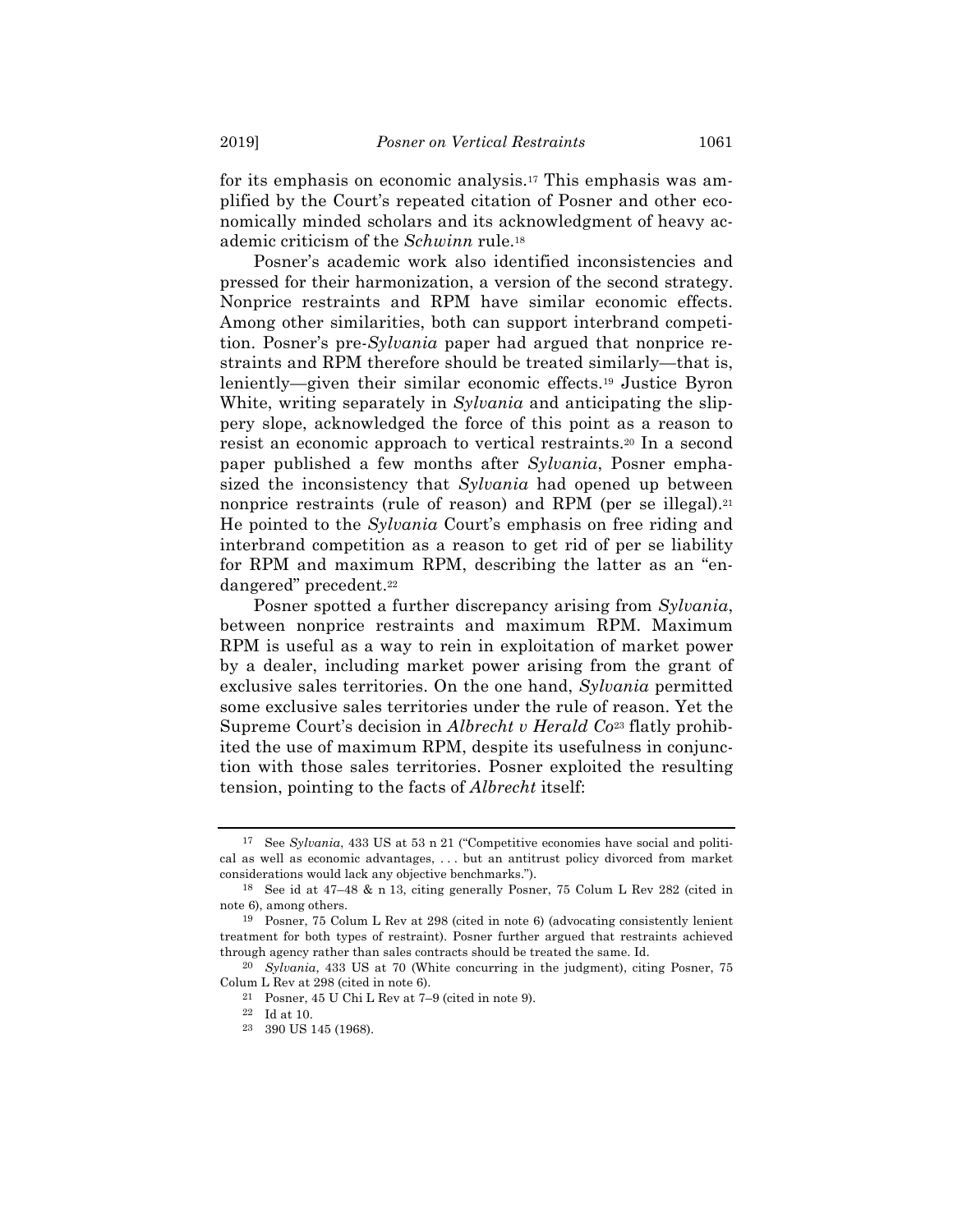Because the publisher [in *Albrecht*] had assigned the distributors exclusive territories, the most likely reason for the price ceiling was to prevent the distributor from using his distribution monopoly for his benefit rather than the publisher's. The logic of *Sylvania* is that restrictions imposed on dealers by manufacturers promote interbrand competition and are therefore not per se illegal, save perhaps if the manufacturer has a monopoly. That logic demolishes *Albrecht*.24

The implication was that *Albrecht* was wrongly decided, at least when maximum RPM was used for this purpose.

#### II. ANTITRUST INJURY AND MAXIMUM RPM

In 1981, when Posner joined the Seventh Circuit, the evolution in vertical restraints doctrine was well underway. As a judge, Posner soon had an opportunity to put his academic critiques to practical use.25 In 1984, his court took up *Jack Walters & Sons Corp v Morton Building, Inc*,26 a maximum RPM claim squarely within the *Albrecht* rule.27

Posner's opinion rejecting the antitrust claim criticized both the economic reasoning underlying *Albrecht* and its fit with other cases. The opinion explained, relying on Easterbrook's academic work, that maximum RPM tends to force prices down toward the competitive level.28 Moreover, as discussed above, maximum RPM can have a particular procompetitive effect in conjunction with exclusive dealer territories by reining in the exploitation of market power. Posner also reviewed the discrepancy between Sylvania and *Albrecht* identified in his own academic writing,<sup>29</sup>

<sup>24</sup> Posner, 45 U Chi L Rev at 12 (cited in note 9).

<sup>25</sup> By this point, Posner had written a third paper proposing per se *legality* for all intrabrand restraints. Richard A. Posner, *The Next Step in the Antitrust Treatment of Restricted Distribution: Per Se Legality*, 48 U Chi L Rev 6, 23 (1981).

<sup>26</sup> 737 F2d 698 (7th Cir 1984).

<sup>27</sup> Id at 706.

<sup>28</sup> Id at 706–07, citing Frank H. Easterbrook, *Maximum Price Fixing*, 48 U Chi L Rev 886, 890 n 20 (1981).

<sup>29</sup> Id at 706 ("Now that assigning exclusive territories to dealers is lawful if reasonable, a manufacturer-imposed price ceiling intended to limit the power that exclusive territories give dealers to raise prices regardless of what other dealers in the manufacturer's product are charging may also be lawful in some cases.").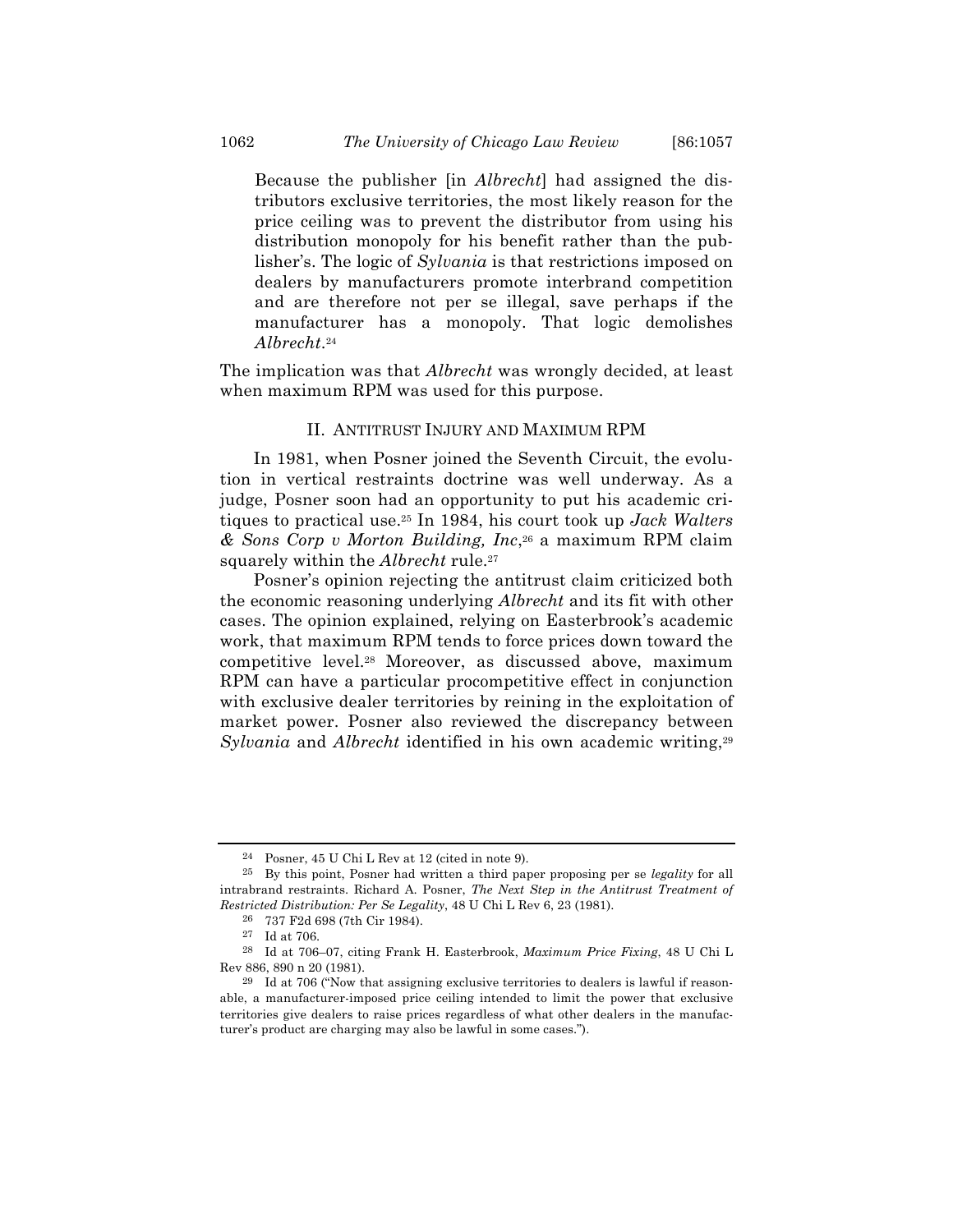although (characteristically) he did not cite that work in the opinion.30

These two arguments obviously did not provide an adequate basis for ignoring controlling Supreme Court precedent. Posner then turned to a third strategy that sidestepped *Albrecht* rather than directly confronting it. The vehicle for this shift was the antitrust injury doctrine.

Antitrust injury requires a private plaintiff seeking damages to show not only that its injury was caused by unlawful conduct but also that its injury was caused by that which makes the conduct unlawful. This hurdle to recovery was announced in *Brunswick Corp v Pueblo Bowl-O-Mat, Inc*,<sup>31</sup> a case decided a few months before *Sylvania* that initially received much less attention. The plaintiff alleged compensable harm caused by a merger of competing bowling centers. Its theory of harm was that absent the merger, some of the bowling centers would have gone out of business, thereby benefiting the plaintiff. In essence, plaintiff complained about an increase in competition rather than a decrease.32

The Court reviewed the statutory provision providing a right of recovery to "person[s] . . . injured . . . by reason of" an antitrust violation.33 The Court decided that although the plaintiff might literally be a "person injured by reason of" unlawful conduct, damages were unavailable because the plaintiff's loss did not occur "'by reason of' *that which made the acquisitions unlawful*."34 Even if plaintiff suffered injury, it did not suffer "*antitrust* injury, which is to say injury of the type the antitrust laws were intended to prevent and that flows from that which makes defendants' acts unlawful."35

Antitrust injury is sometimes framed as being about the "wrong plaintiff": yes, the conduct complained of may well be anticompetitive, but *this* plaintiff does not have an injury that flows from the anticompetitive nature of the conduct. However,

<sup>30</sup> Instead, the opinion cited Robert Pitofsky for this point. See Robert Pitofsky, *The*  Sylvania *Case: Antitrust Analysis of Non-Price Vertical Restrictions*, 78 Colum L Rev 1, 16 n 59 (1978).

<sup>31</sup> 429 US 477 (1977).

<sup>32</sup> See id at 480–81.

<sup>33</sup> 15 USC § 15 (codifying § 4 of the Clayton Act, which provides a cause of action to "any person who shall be injured in his business or property by reason of anything forbidden in the antitrust laws").

<sup>34</sup> *Brunswick*, 429 US at 488 (emphasis added).

<sup>35</sup> Id at 489 (emphasis in original).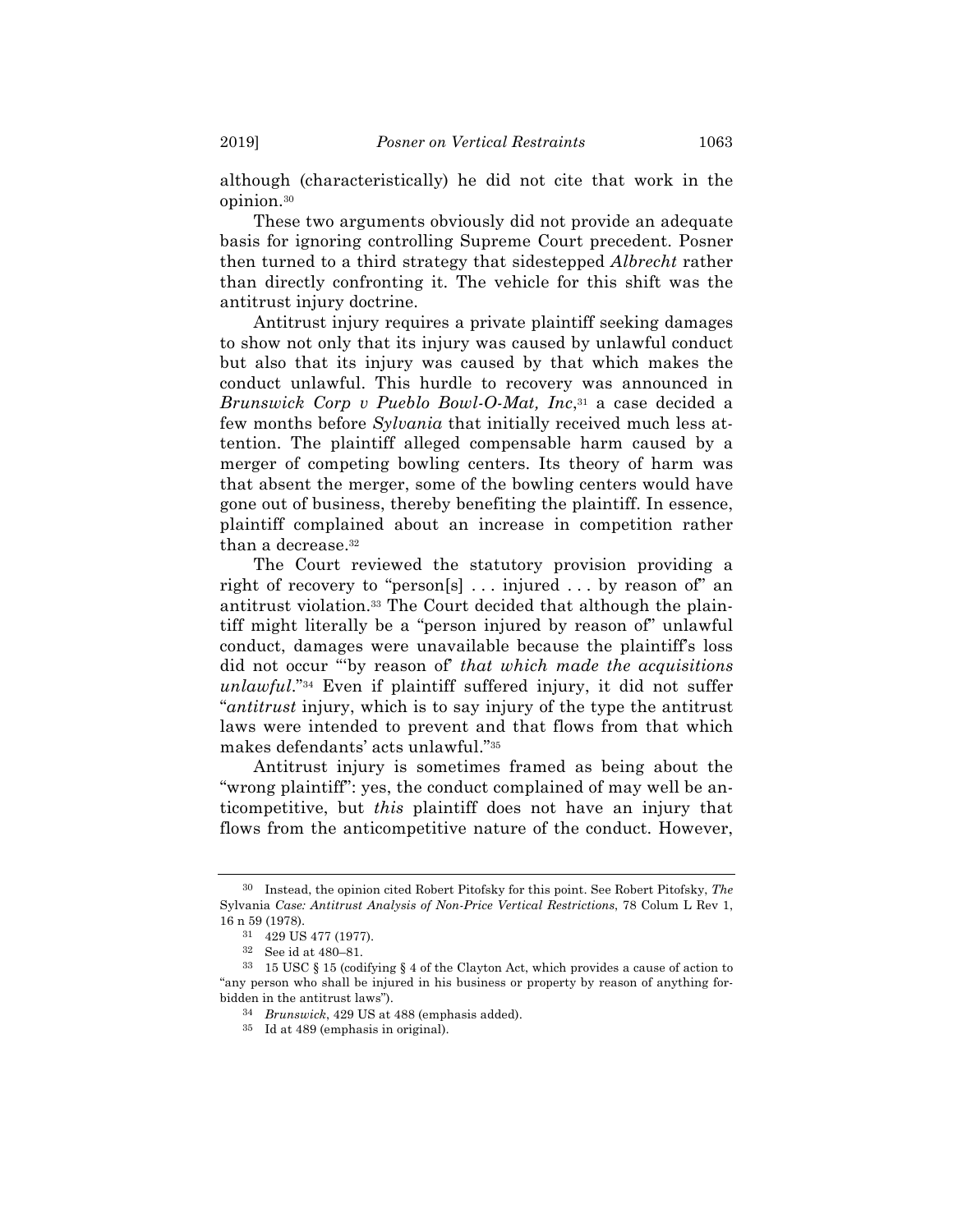it can equally be understood as denying recovery for the wrong kind of harm.

In *Jack Walters*, Posner explained that "[t]here is nothing esoteric about the *Brunswick* rule. It is the application to antitrust law of venerable principles of tort causation illustrated by *Gorris v Scott*."36 *Gorris* is a nineteenth-century English tort case that Posner had examined in academic work with Bill Landes the year before.37 Posner described the case as follows:

The plaintiff's animals, which were being transported on the deck of the defendant's ship, were washed overboard in a storm. They would have been saved if the deck had been penned, as required by statute. But since the purpose of the statute was to prevent contagion, not drowning, the defendant was not liable.38

The *Gorris* analogy brings together two common features of Posner opinions: an effort to demystify specialized law by connecting it back to general principles and a love of vivid facts. He found reason to cite *Gorris* in ten subsequent opinions, about half as often as *Raffles v Wichelhaus*.39

Applying the *Brunswick*/*Gorris* rule to the claim at hand, Posner concluded that the plaintiff's only harm came from competitors' lower prices, which was hardly the sort of harm that antitrust is concerned about.40 And in a further twist of the knife, Posner found plaintiff's case even weaker than in *Gorris*. There, "[t]he loss of the animals was a pure social cost, while the loss to [plaintiff] from lawful price competition was a gain to consumers."41

So far as I know, this was Posner's first discussion of antitrust injury. I am not aware of his having previously discussed the issue in his own academic work. Posner may have been encouraged to adopt an antitrust injury approach in *Jack Walters*

<sup>36</sup> *Jack Walters*, 737 F2d at 708–09 (citation omitted).

<sup>37</sup> See William M. Landes and Richard A. Posner, *Causation in Tort Law: An Economic Approach*, 12 J Legal Stud 109, 130–31 (1983).

<sup>38</sup> *Jack Walters*, 737 F2d at 709.

<sup>39</sup> 159 Eng Rep 375 (Ex 1864). See William Domnarski, *Richard Posner* 111 (Oxford 2016) (reporting that *Gorris* is Posner's second most frequently cited nineteenth-century English opinion after *Raffles*).

<sup>40</sup> *Jack Walters*, 737 F2d at 709 ("[T]he only harm to Walters came from the fact that competing dealers (or Morton itself) would lower their prices to consumers if Walters did not.").

<sup>41</sup> Id.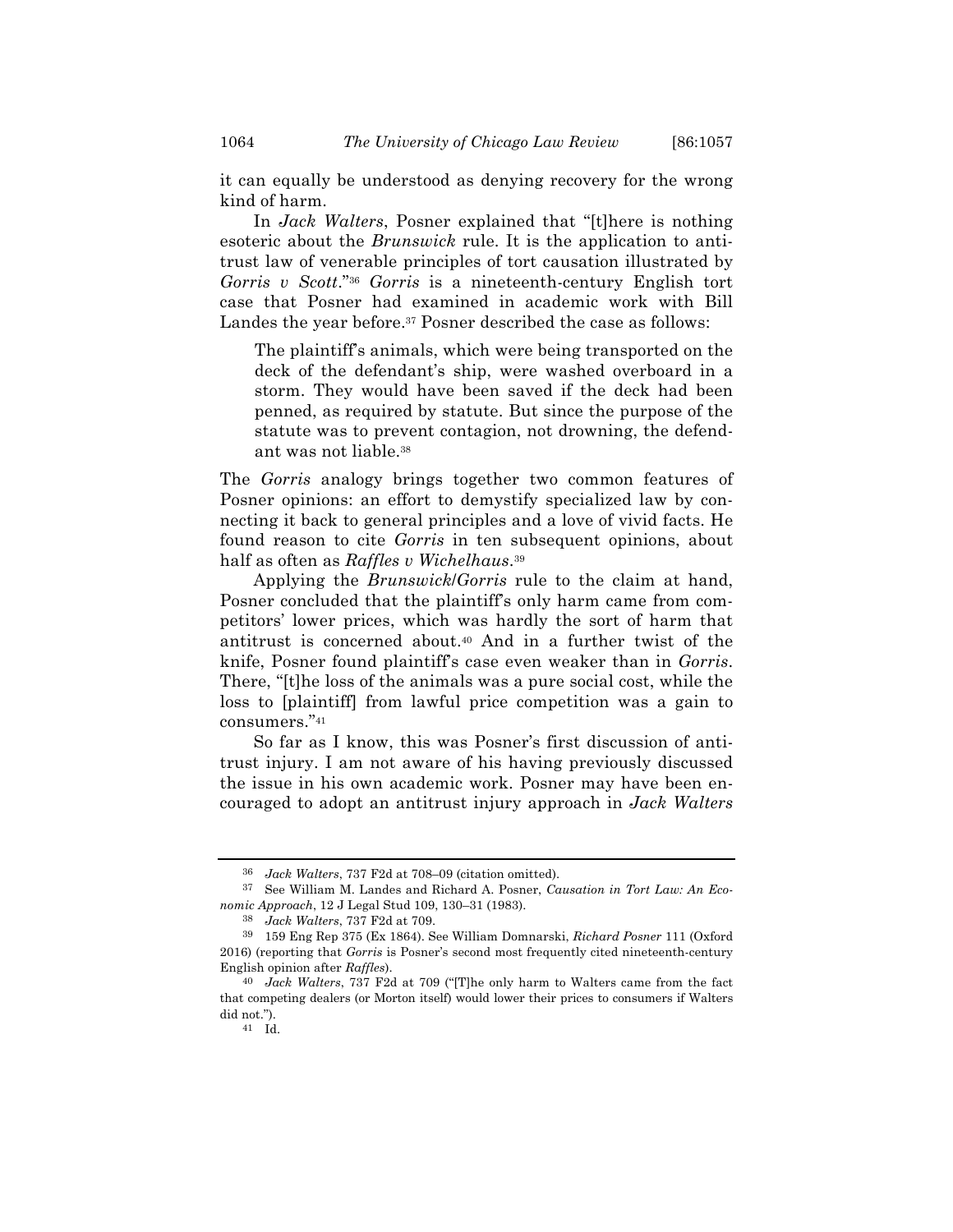by an academic article, authored by Bill Page and cited in the opinion, that itself bears a strong Chicago imprint.42

*Jack Walters* illustrates the real potential of antitrust injury. A defendant or court can sidestep and neutralize the effect of liability while leaving the formal scope of liability undisturbed. This tool is particularly powerful when the legal case for liability is ironclad, yet the economic theory of harm is incoherent given the goals of the statute. From this perspective, *Albrecht* was a perfect target. A further consequence is to place pressure on liability over time, as judges give voice to the analytical problems with overbroad liability.

Posner's opinion gave a "jolt" to the antitrust bar.43 Commentators recognized it as an indirect attack on *Albrecht*.44 The Ninth Circuit, in a maximum RPM case called *USA Petroleum Co v Atlantic Richfield Co* (*ARCO*),45 staked out a flatly contrary view to *Jack Walters*, and the Supreme Court granted certiorari.46 At oral argument, respondent characterized the Ninth Circuit's disagreement with Judge Posner as follows:

46 Id at 697 & n 15; 490 US 1097 (1989) (granting certiorari).

<sup>42</sup> See id, citing William H. Page, *Antitrust Damages and Economic Efficiency: An Approach to Antitrust Injury*, 47 U Chi L Rev 467, 491 (1980). Page was a Chicago LLM student, and Posner commented on the paper in draft. The subject was apparently first proposed to Page by another Chicago colleague, Kenneth Dam, who suggested that "[m]aybe the principle [of *Brunswick*] can be extended. You may not be able to do much about the substantive law, but you might be able to affect the penalties." John E. Lopatka and William H. Page, Brunswick *at 25: Antitrust Injury and the Evolution of Antitrust Law*, 17 Antitrust 20, 20 (Fall 2002).

<sup>43</sup> Donald J. Polden, *Antitrust Standing and the Rule against Resale Price Maintenance*, 37 Cleve St L Rev 179, 217 (1989) ("The antitrust bar received a jolt. . . .").

<sup>44</sup> For example, Herbert Hovenkamp wrote:

<sup>[</sup>A]ny rule requiring a plaintiff to show that it has been injured by the anticompetitive consequences of maximum resale price maintenance is a rule of nonrecovery. I cannot escape the conclusion that Judge Posner—growing impatient with Congress's or the Supreme Court's refusal to overrule *Albrecht*—has decided to undertake that task on his own.

Herbert Hovenkamp, *Chicago and Its Alternatives*, 1986 Duke L J 1014, 1026. See also Mark E. Roszkowski, *Vertical Maximum Price Fixing: In Defense of* Albrecht, 23 Loyola U Chi L J 209, 212 (1992) (criticizing *Jack Walters* as an illustration of the claim that the Seventh Circuit, "unable directly to overrule *Albrecht*," had narrowed it by means of the antitrust injury doctrine); Polden, 37 Cleve St L Rev at 219–20 (cited in noted 43) (criticizing the Seventh Circuit view, illustrated by *Jack Walters*, as unduly elevating allocative efficiency and resulting in a rule of nonrecovery for certain antitrust violations); John J. Flynn, *The "Is" and "Ought" of Vertical Restraints after* Monsanto Co. v. Spray-Rite Service Corp., 71 Cornell L Rev 1095, 1118–19 (1986) (broadly criticizing maximum RPM analysis in *Jack Walters*).

<sup>45</sup> 859 F2d 687 (9th Cir 1988), revd, 495 US 328 (1990).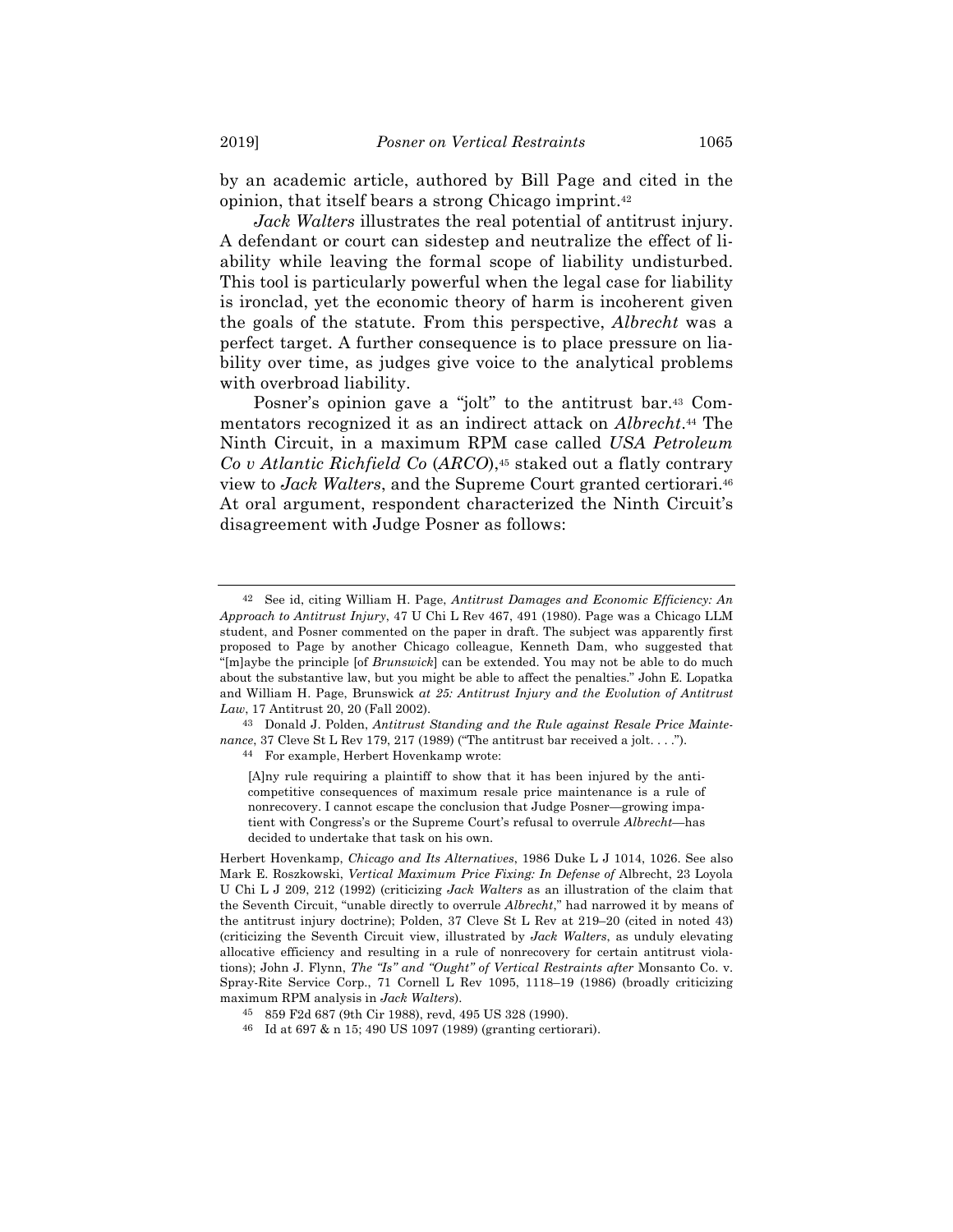I can't substitute myself for Judges Reinhardt and Nelson, but I'll tell you what I think is [in] their head. I think that the Seventh Circuit in Jack Walter[s] and [another case] said that there can be good price fixing. I [was] shocked by Judge Posner's statement . . . that price fixing can be procompetitive; [that] it's a legitimate competitive weapon.47

The Court's *ARCO* opinion, written by Justice William Brennan, vindicated Judge Posner's position.48 The court concluded that even for a per se violation such as maximum RPM (*Albrecht* had not yet been overruled), antitrust injury must be shown, given its distinct purpose: "It ensures that the harm claimed by the plaintiff corresponds to the rationale for finding a violation of the antitrust laws in the first place, and it prevents losses that stem from competition from supporting suits by private plaintiffs for either damages or equitable relief."49

*Jack Walters* and *ARCO* had several effects. First, by undercutting the availability of damages, they reduced the attractiveness of maximum RPM cases to private plaintiffs. Government enforcers do not need to show antitrust injury,<sup>50</sup> and hence their incentive to bring maximum RPM cases was unaffected. However, enforcers' interest in bringing these cases was quite low. Thus, in practice these cases came close to a stealth overruling of *Albrecht*.

Second, *Jack Walters* and *ARCO* paved the way for the formal overruling of *Albrecht*.51 In *Khan v State Oil Co*,52 the Seventh Circuit reviewed a form of maximum RPM imposed by a gasoline supplier on its customer, a gas station.53 Under the contract, the station paid the supplier a wholesale price that was 3.25 cents less than the station's "suggested" retail price. Any proceeds above the suggested price were rebated to the supplier.54

<sup>47</sup> Transcript of Oral Argument, *Atlantic Richfield Co v USA Petroleum Co*, No 88-

<sup>1668, \*45–46 (</sup>US filed Dec 5, 1989), archived at http://perma.cc/V65G-8Q79.

<sup>48</sup> *Atlantic Richfield Co v USA Petroleum Co*, 495 US 328, 345–46 (1990).

<sup>49</sup> Id at 342.

<sup>50</sup> See *California v American Stores Co*, 495 US 271, 295–96 (1990) (describing the greater burden of private litigants compared to government enforcers).

<sup>51</sup> For a critical view of the role of antitrust injury, see Jonathan M. Jacobson and Tracy Greer, *Twenty-One Years of Antitrust Injury: Down the Alley with* Brunswick v. Pueblo Bowl-O-Mat, 66 Antitrust L J 273, 303 (1998) ("By basing its decision on antitrust injury grounds, the *ARCO* Court unnecessarily delayed the demise of *Albrecht* seven more years, giving the precedent additional time to do more damage in the lower courts.").

<sup>52</sup> 93 F3d 1358 (7th Cir 1996).

<sup>53</sup> Id at 1359–60.

<sup>54</sup> Id at 1360.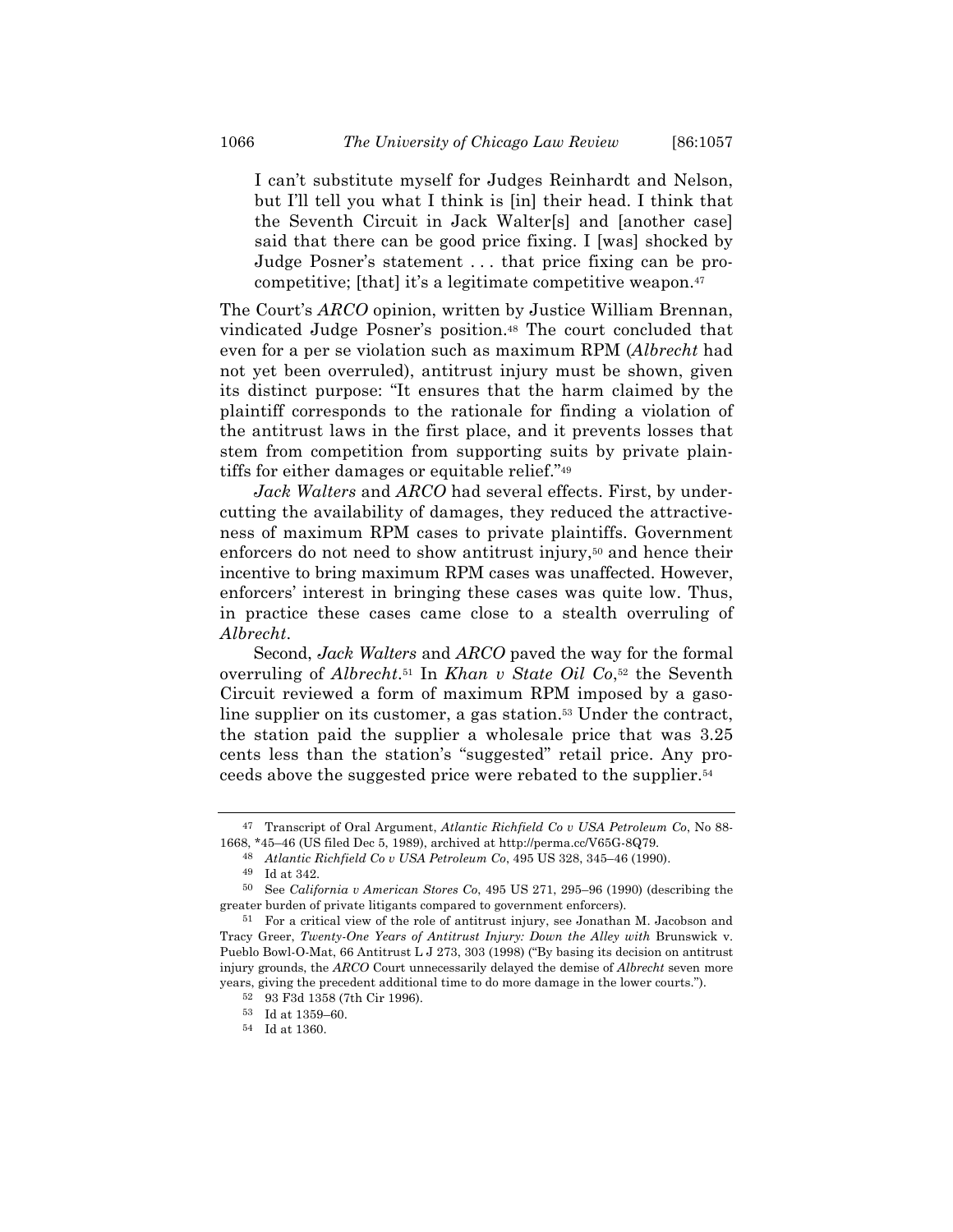As in *Jack Walters*, Posner once again discussed how maximum RPM can serve as a brake on the exercise of dealer market power55 and noted the incongruity between *Sylvania*'s permissiveness toward dealer territories and the unbending *Albrecht* rule.56 Moreover, in the wake of *ARCO*, Posner had a new tension to point out—that between *ARCO* and *Albrecht*.57 However, as with *Jack Walters*, these arguments alone were not enough to justify ignoring *Albrecht* as controlling precedent. Posner continued to resist the strategy, adopted (for example) by Judge Bork, of declaring a per se precedent effectively overruled in advance of the Supreme Court taking that step.58

In contrast to *Jack Walters*, Posner concluded that the third strategy—to deny the existence of plaintiff's antitrust injury was not available because, on his reading of the reasoning in *ARCO*, the Court apparently regarded maximum RPM as (sometimes) producing antitrust injury after all.59 Ultimately, Posner declared *Albrecht* to be "unsound when decided," lamented its "increasingly wobbly, moth-eaten foundations,"60 and held that *Albrecht* controlled the facts of the case, effectively inviting the Supreme Court to reverse him. In *State Oil Co v Khan*,<sup>61</sup> the Court unanimously obliged, overruling *Albrecht* while adopting

<sup>55</sup> Id at 1362 ("As for maximum resale price fixing, unless the supplier is a monopsonist he cannot squeeze his dealers' margins below a competitive level. . . . A supplier might, however, fix a maximum resale price in order to prevent his dealers from exploiting a monopoly position.").

<sup>56</sup> *State Oil*, 93 F3d at 1363.

<sup>57</sup> Id ("We have considerable sympathy with the argument that *Albrecht* is inconsistent with the cases that establish the requirement of proving antitrust injury. In fact, we think the argument is right and that it may well portend the doom of *Albrecht*.").

<sup>58</sup> See *Rothery Storage & Van Co v Atlas Van Lines, Inc*, 792 F2d 210, 229 (DC Cir 1986) (concluding that two Supreme Court per se precedents, *United States v Sealy Corp*, 388 US 350 (1967), and *United States v Topco Associates*, 405 US 596 (1972), are "effectively overruled" by other rule-of-reason precedents).

<sup>59</sup> In *ARCO*, the plaintiff was a competitor of the dealers subject to maximum RPM. Posner explained that the *ARCO* Court had distinguished *Albrecht* on the ground that those dealers, rather than a competitor, were the "intended beneficiaries of *Albrecht*." *State Oil*, 93 F3d at 1364, discussing *ARCO*, 495 US at 336–37. From this distinction, Posner drew the implication that the Court regarded such dealers as having antitrust injury after all, apparently contrary to the Seventh Circuit's conclusion on this point in *Jack Walters*.

<sup>60</sup> *State Oil*, 93 F3d at 1363. For example, unlike other vertical restraints, maximum RPM does not interfere with price cutting, and (as discussed in the text) helps to reduce the potential anticompetitive effect of *other* vertical restraints by controlling the harmful effects of dealer territories.

<sup>61</sup> 522 US 3 (1997).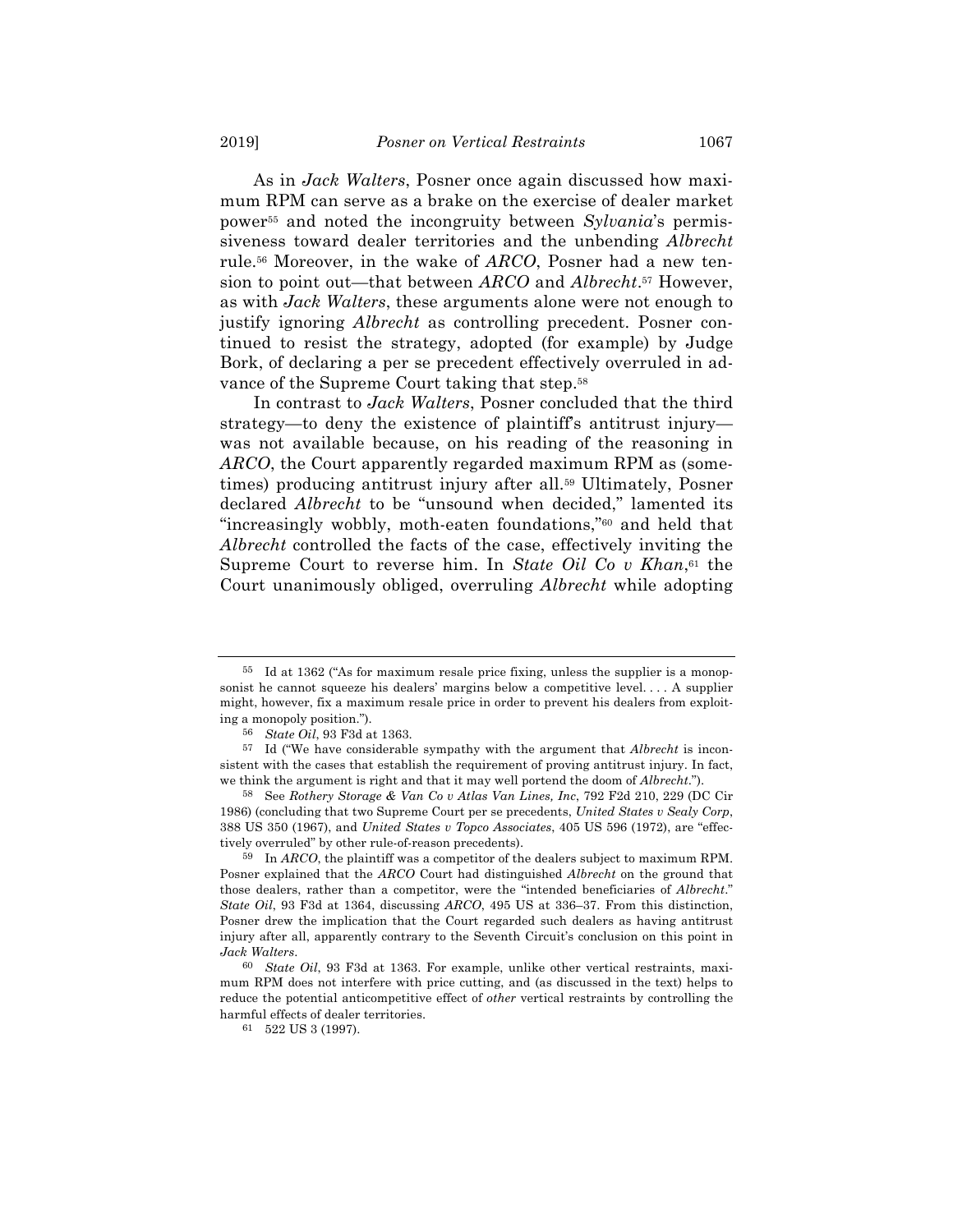much of the reasoning set out in Posner's two maximum RPM opinions.62

#### III. ANTITRUST INJURY BEYOND MAXIMUM RPM

The potential use of antitrust injury as a means to undermine the rigid imposition of liability is not limited to maximum RPM. Consider minimum RPM, which after *State Oil Co v Khan* was the last remaining vertical intrabrand restraint still subject to per se liability. Several Seventh Circuit opinions chipped away at RPM on antitrust injury grounds.63 For example, in *Isaksen v Vermont Castings, Inc*,64 Posner considered a lostprofits claim from a dealer forced to "knuckl[e] under" to a manufacturer's imposition of RPM.65 Such a dealer could be expected to claim that it had been forced to charge an unprofitably high price.

Here, the antitrust injury objection was not that the challenged restraint was actually procompetitive. The issue was subtle: that prior to being forced into compliance, the dealer's profits might have resulted, in part, from undercutting competing RPM-compliant dealers.66 Posner wrote: "The prevention of free riding is not, as yet anyway, a defense to a charge of resale price maintenance; but neither is being prevented from taking a free ride on another dealer's efforts a form of antitrust injury compensable by a damage award."67 Put another way, dealer profits inflated by the other dealers' compliance with the RPM scheme offered an improper benchmark for calculating damages.<sup>68</sup>

<sup>62</sup> See id at 20–22.

<sup>63</sup> See *Isaksen v Vermont Castings, Inc*, 825 F2d 1158, 1165 (7th Cir 1987); *Local Beauty Supply, Inc v Lamaur Inc*, 787 F2d 1197, 1201–03 (7th Cir 1986).

<sup>64</sup> 825 F2d 1158 (7th Cir 1987).

<sup>65</sup> Id at 1162.

<sup>66</sup> The same issue had arisen in another case. In *Local Beauty Supply*, a dealer complained that due to termination, it had been denied the opportunity to undercut and free-ride on the investments of RPM-compliant dealers. In other words, "plaintiffs' . . . profits were attributable to the violation of which they complained." *Local Beauty Supply*, 787 F2d at 1203. The increased competition from ending RPM would hurt rather than help the plaintiff.

<sup>67</sup> *Isaksen*, 825 F2d at 1165, citing *Local Beauty Supply*, 787 F2d at 1202.

<sup>68</sup> Moreover, because the jury had no basis for distinguishing which part of the damages claim was based on an improper benchmark, the court concluded that the damages part of the case must be retried. *Isaksen*, 825 F2d at 1165.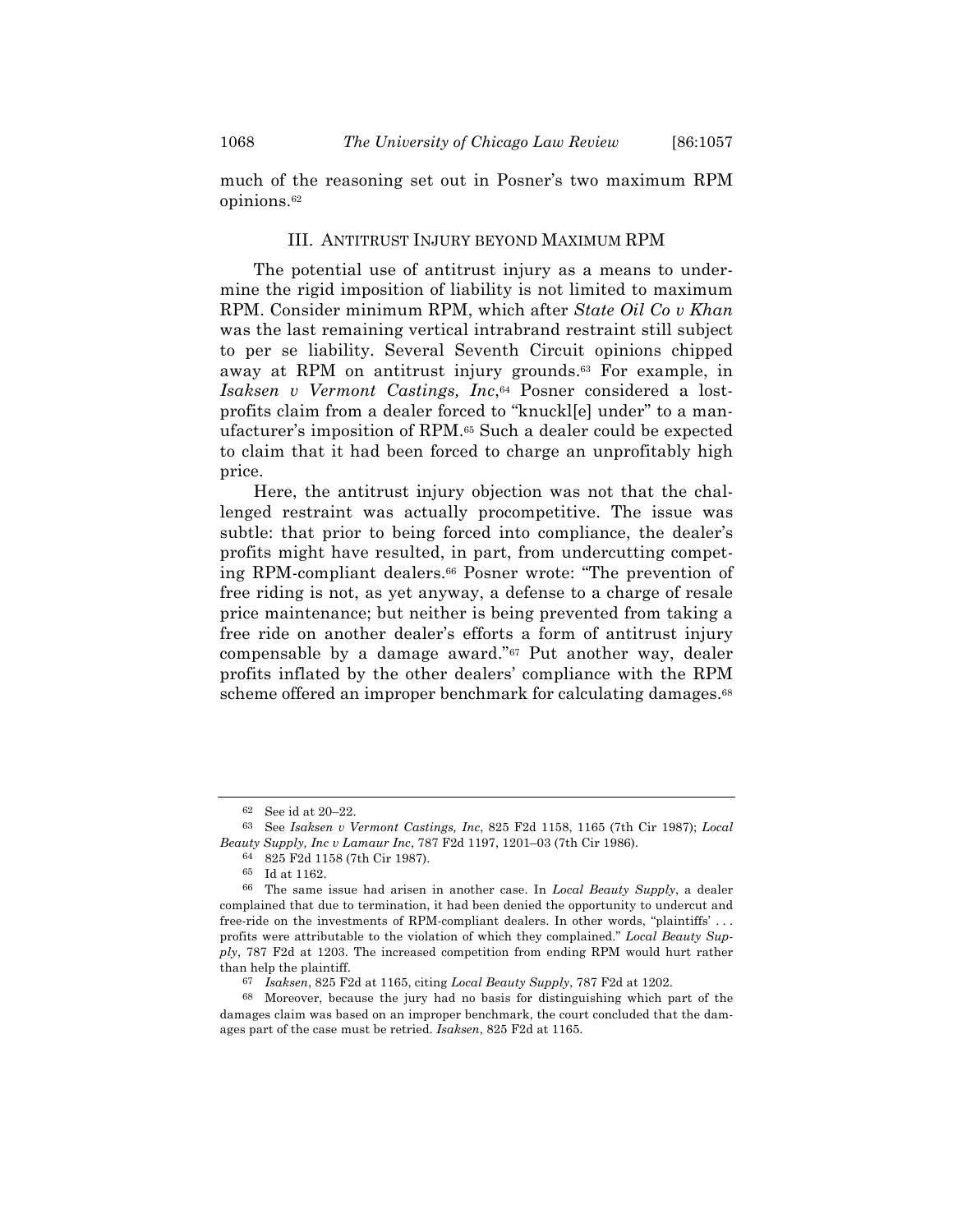Other defendants used antitrust injury to launch a frontal attack on RPM.69 For example, in *PSKS, Inc v Leegin Creative Leather Products, Inc*,70 defendants sought to introduce the testimony of an economic expert to show "that consumers have not been harmed by Leegin's conduct [and] that the arrangement promotes interbrand competition."71 The district court, unwilling to grant defendants an indirect route to nullifying the per se rule, rejected this approach.72 Ultimately, the case reached the Supreme Court as *Leegin Creative Leather Products, Inc v PSKS, Inc*,73 in which the Supreme Court duly overruled its precedent, switching the test from per se liability to the rule of reason.74

Beyond its continuing application in "wrong plaintiff" cases such as competitors complaining about a merger or horizontal agreement,75 the antitrust injury strategy has potential application in any context in which arguably procompetitive conduct is subject to per se liability. With the continuing decline of per se liability in antitrust law, that domain is shrinking. A remaining example is tying cases, in which a modified per se approach applies.76 Defendants in these cases sometimes argue that even if liability attaches to the conduct, their conditional sale results in

<sup>69</sup> Some commentators perceived such a goal in *Isaksen* itself. See Roger D. Blair and Jeffrey L. Harrison, *Rethinking Antitrust Injury*, 42 Vand L Rev 1539, 1557 (1989) ("Although the Seventh Circuit opinions [in *Isaksen* and *Local Beauty Supply*] are expressed in terms of antitrust injury, they also can be seen as having the substantive impact of making resale price maintenance effectively per se lawful.").

<sup>70</sup> 2004 WL 5374523 (ED Tex).

 $71$  Id at  $^\star1.$ 

<sup>72</sup> Id. See also *PSKS, Inc v Leegin Creative Leather Prods*, 2004 WL 5254322, \*1–2 (ED Tex) (denying defendant's motion for a new trial and repeating the court's understanding that the defendant offered an indirect strategy for attacking the per se classification for RPM). The Fifth Circuit affirmed. *PSKS, Inc v Leegin Creative Leather Prods*, 171 Fed Appx 464, 467–68 (5th Cir 2006) (concluding that plaintiff established antitrust injury).

<sup>73</sup> 551 US 877 (2007).

<sup>74</sup> Id at 882.

<sup>75</sup> For example, in *Hammes v AAMCO Transmissions, Inc*, 33 F3d 774 (7th Cir 1994), a dealer complained of exclusion from an advertising pool of other dealers. Defendants argued that the plaintiff had failed to allege antitrust injury. Posner agreed that a mere deprivation of cartel profits would not be compensable harm but had a different take on the complaint. Perhaps the plaintiff had wanted to undersell the dealers, he reasoned, and exclusion from the advertising pool was punishment. Posner concluded that this type of injury would indeed be compensable, and at the dismissal stage, it could not yet be said whether this was plaintiff's theory. Id at 782–83.

<sup>76</sup> This approach was set out in *Jefferson Parish Hospital District No 2 v Hyde*, 466 US 2 (1984).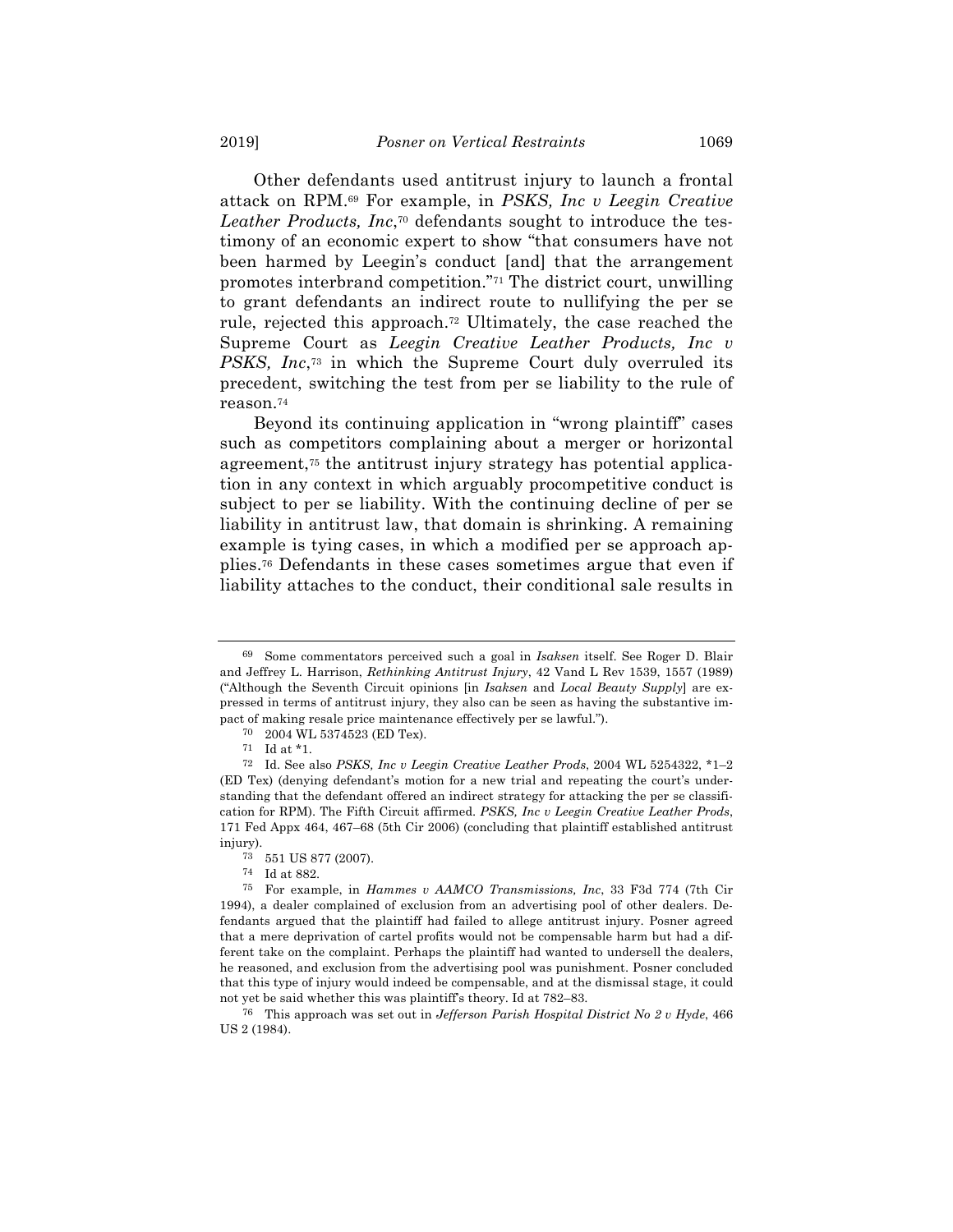no economically coherent harm or that the particular plaintiff has not alleged a compensable harm.<sup>77</sup>

Antitrust injury also furnished Posner with an analogy for use outside of antitrust law. For example, he deployed the antitrust injury approach while sitting as a district judge in a patent infringement case. In *SmithKline Beecham Corp v Apotex Corp*,78 Posner considered a claim of patent infringement brought by a branded drug maker against a would-be generic competitor.79 To simplify a complex set of facts, the patent at issue covered a particular crystalline structure of the drug's active ingredient. The generic made a different version of the active ingredient with a crystalline structure that was in the public domain. The brand presented evidence that the patented version would nevertheless be present in the generic's product in minute quantities, albeit as an unwanted byproduct that added nothing to the safety or efficacy of the drug.

Posner held a two-week bench trial and issued a lengthy opinion about two weeks later.80 As one of several grounds for denying injunctive relief to plaintiffs, Posner concluded that the plaintiff's injury was not of the kind that the law was intended to prevent.81 To buttress this conclusion, he pointed to antitrust injury, citing *Jack Walters*<sup>82</sup> and "the colorful though very sad

<sup>77</sup> See, for example, *Midwest Gas Services, Inc v Indiana Gas Co*, 317 F3d 703, 712– 13 (7th Cir 2003) (affirming dismissal of tying claims because claimed injury of lost profits resulted from conduct that was not anticompetitive); *Todorov v DCH Healthcare Authority*, 921 F2d 1438, 1453–54 (11th Cir 1991) (holding that, similar to *Local Beauty Supply*, no antitrust injury was present when the harm complained of was a lost opportunity to profit from the anticompetitive scheme); *CBC Companies, Inc v Equifax, Inc*, 561 F3d 569, 571–73 (6th Cir 2009) (dismissing a tying claim for lack of antitrust injury on the ground that allegations of harm in the tied product market were merely conclusory). But see *Palmyra Park Hospital, Inc v Phoebe Putney Memorial Hospital*, 604 F3d 1291, 1303 (11th Cir 2010) (concluding, in a tying case, that the plaintiff alleged antitrust injury resulting from its exclusion in tied product market).

<sup>78</sup> 247 F Supp 2d 1011 (ND Ill 2003). I clerked for Judge Posner when this case was decided.

<sup>79</sup> Id at 1013.

<sup>80</sup> Id at 1011, 1013 (reporting that a bench trial was held from February 5 to February 21 and an opinion issued on March 3, 2003).

<sup>81</sup> Id at 1048. See also *Kaz Manufacturing Co v Chesebrough-Ponds, Inc*, 317 F2d 679, 680 n 3 (2d Cir 1963) ("[O]ne who constructs a patented wall safe but uses it only as an anchor for his boat would not be a patent infringer since such use would not be for the purpose of utilizing the teachings of the patent.").

<sup>82</sup> *SmithKline Beecham*, 247 F Supp 2d at 1048, citing *Jack Walters*, 737 F2d at 708–09.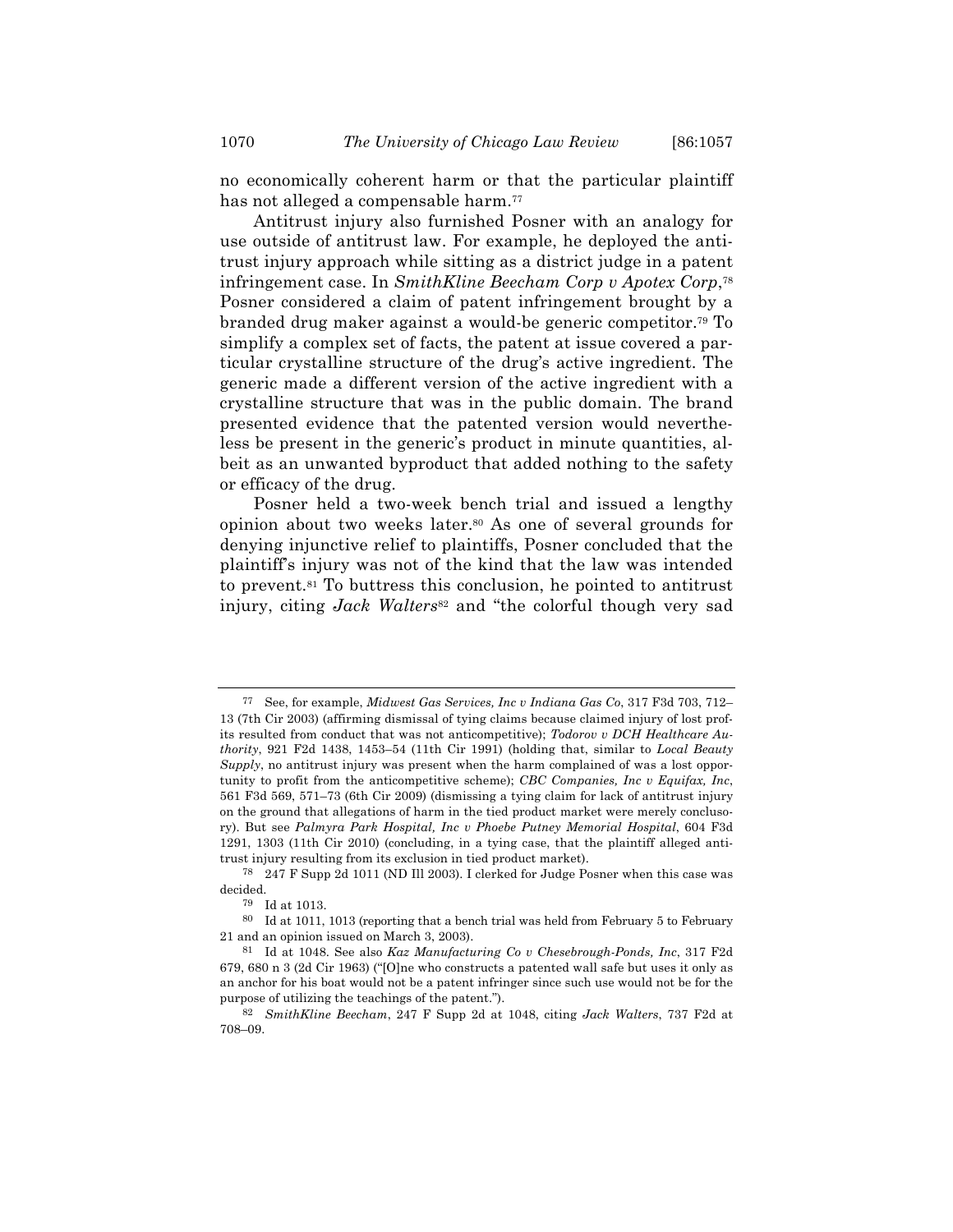old case" of *Gorris v Scott*.83 Posner's approach has been echoed in recent academic calls to recognize "IP injury" and enforce IP law only when there is a violation of a core IP policy.<sup>84</sup> The Federal Circuit never reached this argument in *SmithKline Beecham*, affirming on other grounds,<sup>85</sup> and the real-world influence of this idea remains to be seen.

## IV. HORIZONTAL RESTRAINTS

In altering the law of vertical restraints, Posner's scholarship and judicial opinions have had a powerful and synergistic effect. Horizontal restraints provide a stark contrast. Here too, Posner staked out a distinctive position as an academic, but his opinions do not reflect similar progress toward judicial implementation. Instead, Posner ultimately became their leading judicial opponent.

During his first year as an academic, prior to joining the Chicago faculty, Posner considered what forms of collusion constitute an agreement—a "contract, combination . . . or conspiracy, in restraint of trade" $86$ —as required under § 1 of the Sherman Act. Collusion, as I use the term here, refers to coordination by rivals as to some aspect of competition (for example, price or customers served) such that the firms achieve higher profits compared to a benchmark in which the parties did not coordinate in this manner. The benchmark is the equilibrium outcome if the parties met just once in the marketplace. The gains from collusion come from cooperation over time in refraining from competition, despite each firm's temptation to cheat on the arrangement.

Collusion can be either express or tacit. Tacit collusion refers to interdependent conduct<sup>87</sup> unaccompanied by communications between or among the parties. By contrast, express collusion is

<sup>83</sup> *SmithKline Beecham*, 247 F Supp 2d at 1048 ("The principle is general and I cannot think of any reason why it should not apply to patent law.").

<sup>84</sup> See, for example, Christina Bohannan and Herbert Hovenkamp, *Creation without Restraint: Promoting Liberty and Rivalry in Innovation* 50–55 (Oxford 2012).

<sup>85</sup> *SmithKline Beecham Corp v Apotex Corp*, 403 F3d 1331, 1334 (Fed Cir 2005).

<sup>86</sup> 15 USC § 1.

<sup>87</sup> See Louis Kaplow, *Direct versus Communications-Based Prohibitions on Price Fixing*, 3 J Legal Analysis 449, 451 (2011) (defining interdependence as a situation in which "firms refrain from price cutting because of an expectation of retaliation derived from a shared appreciation of their circumstances"). See also Donald F. Turner, *The Definition of Agreement under the Sherman Act: Conscious Parallelism and Refusals to Deal*, 75 Harv L Rev 655, 663 (1962) (discussing "conscious parallelism").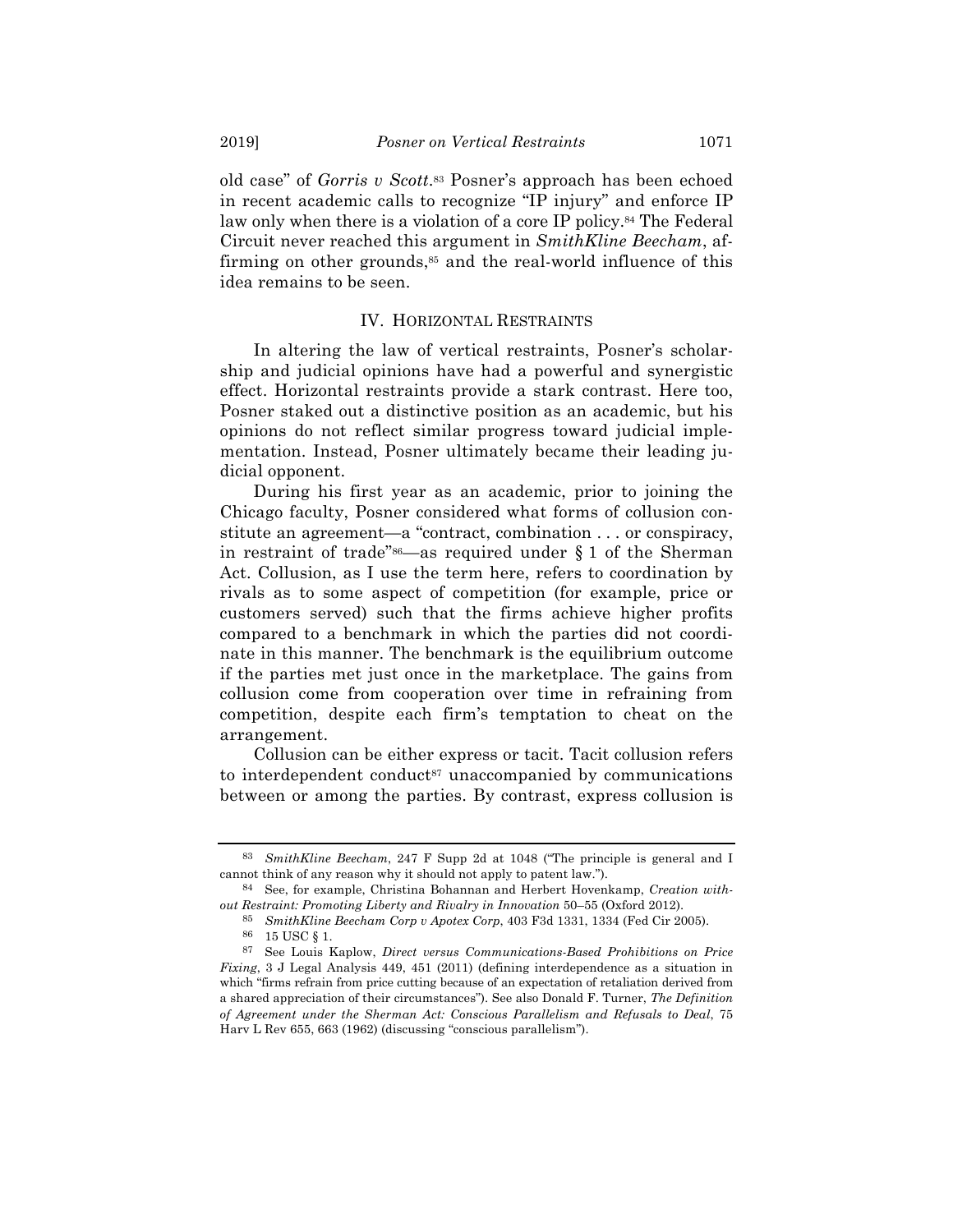collusion that is not tacit—that is, reaching a collusive outcome with the assistance of communications. Communications facilitate collusion by helping to solve the economic challenges of coordination and prevention of cheating.

There is consensus that collusion supported by communication suffices to establish an agreement. To this end, a plaintiff might present direct evidence of agreement, such as a videotape of the conspirators caught in the act. In other cases, a plaintiff presents circumstantial evidence that indicates that the parties must have communicated, such as an unusual pattern of behavior that is hard to explain without communication.<sup>88</sup> The question that interested Posner is whether purely tacit collusion is enough to satisfy the agreement requirement, either because such collusion is unlawful in its own right or because evidence of tacit collusion is probative of the existence of unobserved communications. The Supreme Court has not offered a clear answer to this question.89

Posner's 1969 paper on the subject staked out the position that tacit collusion does violate antitrust law.90 He emphasized that the structure of the problem of oligopolistic price elevation does not depend on "detectable acts of collusion."91 Price elevation is a voluntary rather than inevitable act. Posner acknowledged that identifying actionable price elevation would be difficult and, with respect to remedies, thought that the main challenge was to make sure that damages are high enough to achieve adequate deterrence given the difficulties of proving a case and the reluctance of courts to impose high penalties.92

As a judge, however, Posner made little effort to nudge the law toward an explicit recognition of liability for tacit collusion. His comments on the subject were notably circumspect. For example, in *In re High Fructose Corn Syrup Antitrust Litigation*,93 Posner wrote that "it is generally believed, and the plaintiffs

<sup>88</sup> See, for example, *Interstate Circuit, Inc v United States*, 306 US 208, 221 (1939).

<sup>89</sup> For perspectives on the case law, see Louis Kaplow, *Competition Policy and Price Fixing* 69–92 (Princeton 2013); Keith N. Hylton, *Oligopoly Pricing and Richard Posner*, 18 Antitrust Source 1, 10–13 (Oct 2018).

<sup>90</sup> See generally Richard A. Posner, *Oligopoly and the Antitrust Laws: A Suggested Approach*, 21 Stan L Rev 1562 (1969). This work was also incorporated in Posner's antitrust book. Posner, *Antitrust Law: An Economic Perspective* at 47 (cited in note 6).

<sup>91</sup> Posner, 21 Stan L Rev at 1562 (cited in note 90). See also id at 1575 ("There is . . . no vital difference between formal cartels and tacit collusive arrangements; the latter are simply easier to conceal.").

<sup>92</sup> Id at 1590–91.

<sup>93</sup> 295 F3d 651 (7th Cir 2002).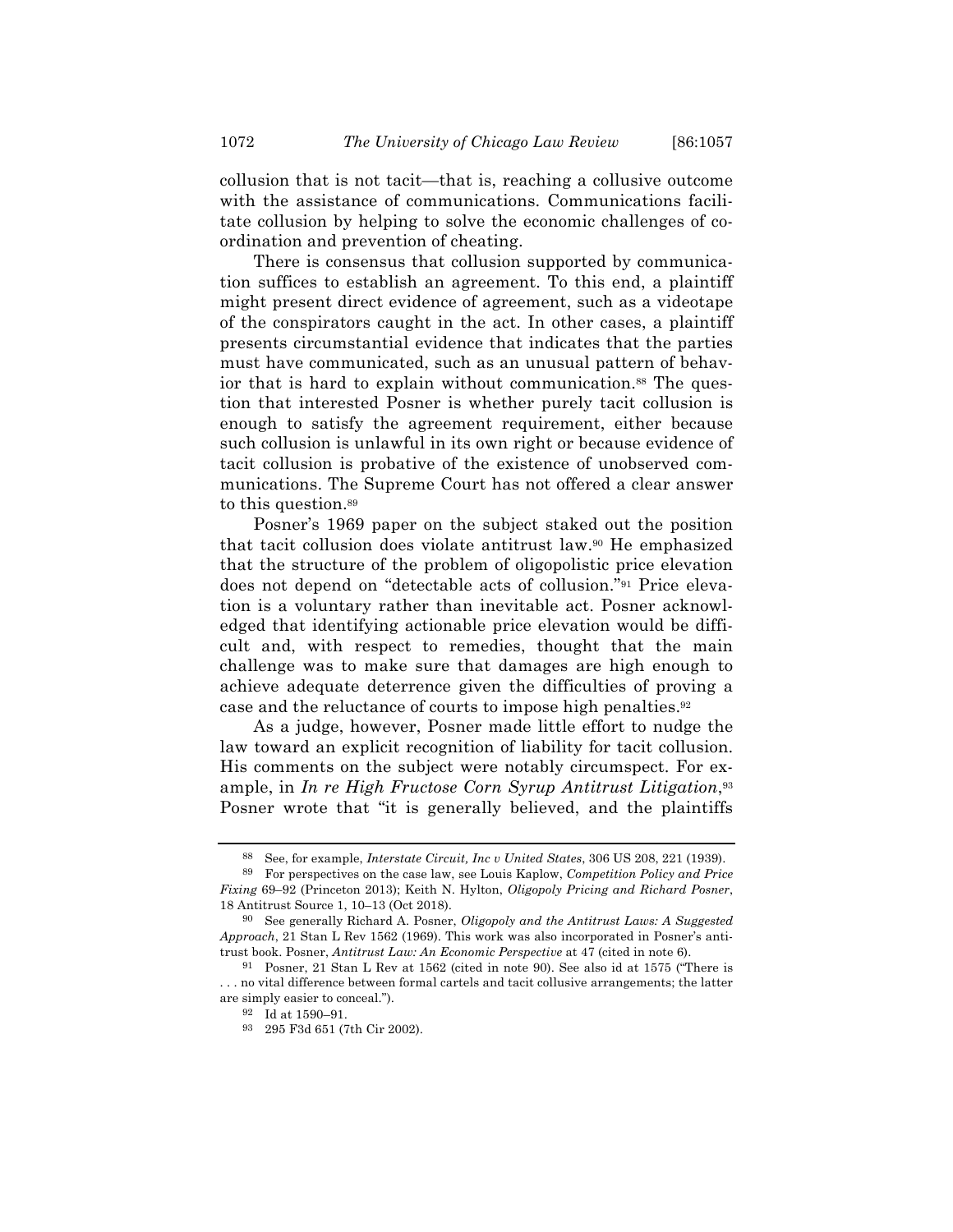implicitly accept, that an express, manifested agreement, and thus an agreement involving actual, verbalized communication, must be proved in order for a price-fixing conspiracy to be actionable under the Sherman Act."94 This statement left open the possibility of a broader definition without endorsing it. In *JTC Petroleum v Piasa Motor Fuels*,95 Posner went a bit further, musing that when "oligopolistic interdependence" could be shown, a plaintiff could establish the existence of "a combination or a (tacit) conspiracy."96

Around 2015, Posner took a sharp turn against his previous academic views. The first evidence was a review of Louis Kaplow's book about horizontal agreement and price fixing.97 Kaplow's book offers a sophisticated attack on a conception of agreement that is limited to express collusion.98 In the review, Posner repudiated his previous view that tacit collusion or mere interdependence is actionable.99 He despaired that efforts to remediate interdependent pricing would face insuperable practical difficulties (an issue that Posner had acknowledged even in the 1960s). In particular, an injunction would be futile: How could a court implement or a firm respond to the requirement that a firm instead charge a more competitive price, or cease taking its competitor's prices into account?100

This change of heart found its way into Seventh Circuit jurisprudence in Posner's 2015 opinion in *In re Text Messaging Antitrust Litigation*.101 Plaintiffs had alleged a conspiracy by four wireless carriers to fix the price of text messages.102 At the dismissal stage, the court (in an opinion also written by Posner)

<sup>94</sup> Id at 654.

<sup>95</sup> 190 F3d 775 (7th Cir 1999).

<sup>96</sup> Id at 780. At the same time, Judge Posner declined to recognize a shared monopoly theory under § 2, by which he meant collective liability without any showing of agreement among the excluders. Id.

<sup>97</sup> See generally Richard A. Posner, Book Review, *Review of Kaplow*, Competition Policy and Price Fixing, 79 Antitrust L J 761 (2014).

<sup>98</sup> See Kaplow, *Competition Policy and Price Fixing* at 387–97 (cited in note 89).

<sup>99</sup> Posner, 79 Antitrust L J at 763 (cited in note 97).

<sup>100</sup> Id at 764, 767. Here, Posner's view echoed those made by his opponent, Don Turner, in the 1960s. See Turner, 75 Harv L Rev at 669 (cited in note 87) ("[S]uch an injunction, read literally, appears to demand such irrational behavior that full compliance would be virtually impossible.").

<sup>101</sup> 782 F3d 867 (7th Cir 2015).

<sup>102</sup> The claims involved "per use" message pricing, as opposed to a monthly charge for a certain number (often unlimited) of messages. Plaintiffs alleged that the four defendants, in a series of ten steps from 2005 to 2008, raised the price of per-use texts from as low as two cents to twenty cents. Id at 875.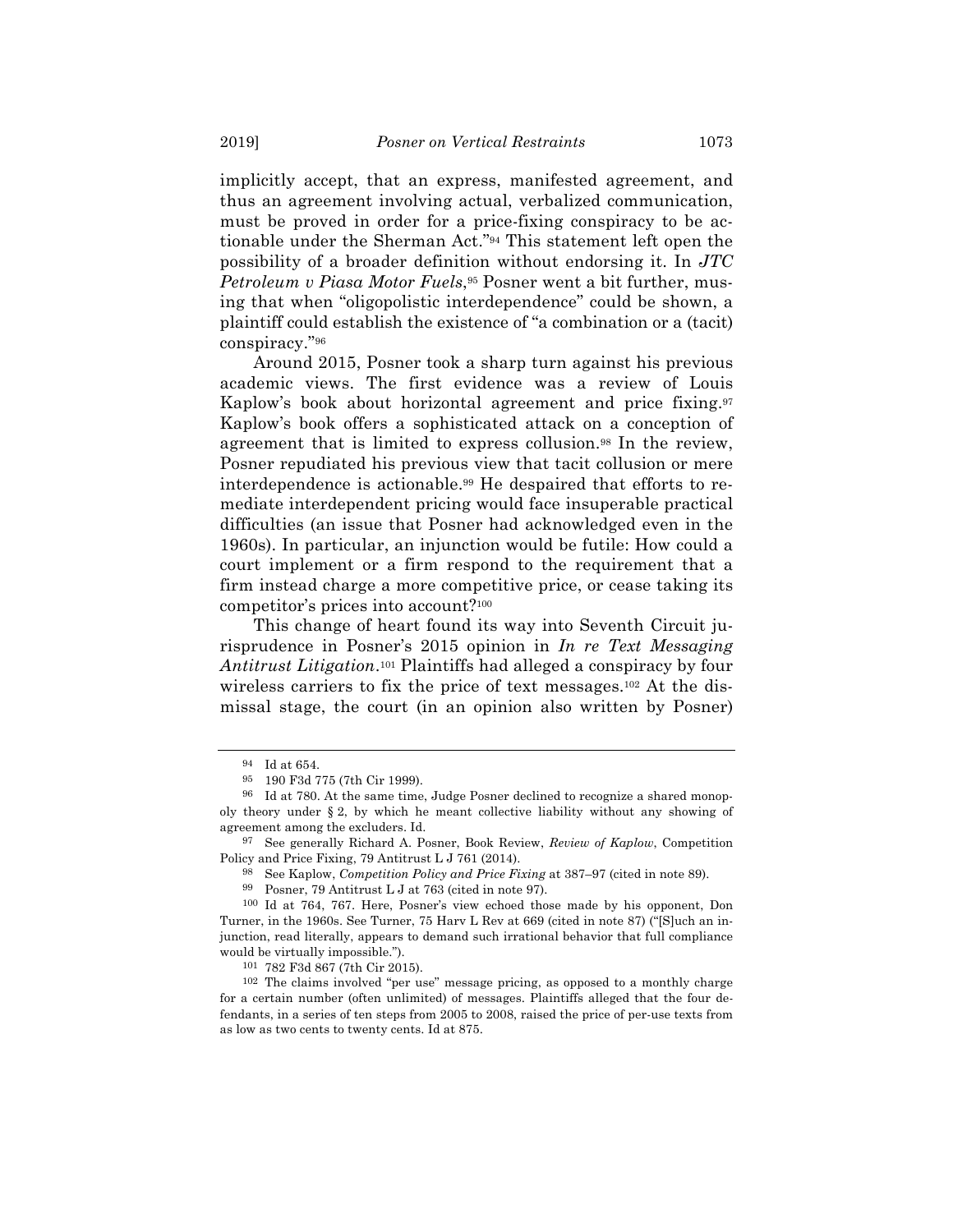had allowed the case to proceed.<sup>103</sup> The 2015 opinion reviewed the district court's grant of summary judgment to defendants after discovery.

Here, Posner bluntly stated that "[e]xpress collusion violates antitrust law; tacit collusion does not."104 Posner concluded that evidence of a market structure conducive to collusion and of noncompetitive market performance were insufficient because they did not clearly point toward express collusion.105 According to Keith Hylton, Posner's opinion is the first at the appellate level to "so clearly" state that tacit collusion is insufficient to support a § 1 violation.106

*Text Messaging* has influenced other courts<sup>107</sup> and has begun to attract commentary.108 To the extent that Posner's new view ultimately takes hold, it may be difficult to separate the influence of Posner the judge (in embracing this view) from Posner the commentator (in withdrawing as a prominent supporter of the contrary position).

### **CONCLUSION**

The *Jack Walters* and *Text Messaging* opinions bookend an exceptional judicial career. In *Jack Walters*, one of Posner's first antitrust opinions, we see the judge pressing hard to incorporate his academic views into antitrust law. In *Text Messaging*, one of Posner's last, we see the reverse: shaping Seventh Circuit law to expressly reject one of his signature academic positions. At the same time, Posner's disparate approach to these two areas of antitrust doctrine share an important point of commonality, one entirely in keeping with his iconoclastic approach to other areas of

<sup>103</sup> *In re Text Messaging Antitrust Litigation*, 630 F3d 622, 628–29 (7th Cir 2010) (discussing *Bell Atlantic Corp v Twombly*, 550 US 544 (2007)).

<sup>104</sup> *Text Messaging*, 782 F3d at 872.

<sup>105</sup> Id at 879.

<sup>106</sup> Hylton, 18 Antitrust Source at 3 (cited in note 89) ("As far as I am aware, [*Text Messaging*] is the first appellate court opinion to state such a position so clearly.").

<sup>107</sup> See, for example, *Valspar Corp v E.I. du Pont de Nemours & Co*, 873 F3d 185, 200 & n 13 (3d Cir 2017) (citing *Text Messaging* for the proposition that acting in accordance with tacit understanding of how competitors will act is not actionable). See also *Kleen Products LLC v Georgia-Pacific LLC*, 910 F3d 927, 935 (7th Cir 2018) (similar).

<sup>108</sup> See, for example, Douglas H. Ginsburg, *Posner on Antitrust Remedies: The Good, the Bad, and the Very Ugly*, 18 Antitrust Source 1, 7–9 & n 47 (Oct 2018) (discussing Posner's changed view); Salil K. Mehra, *Antitrust and the Robo-Seller: Competition in the Time of Algorithms*, 100 Minn L Rev 1323, 1343 (2016) ("[T]he advent of the robo-seller shifts the balance between these arguments in the direction of Posner's half-century-old argument.").